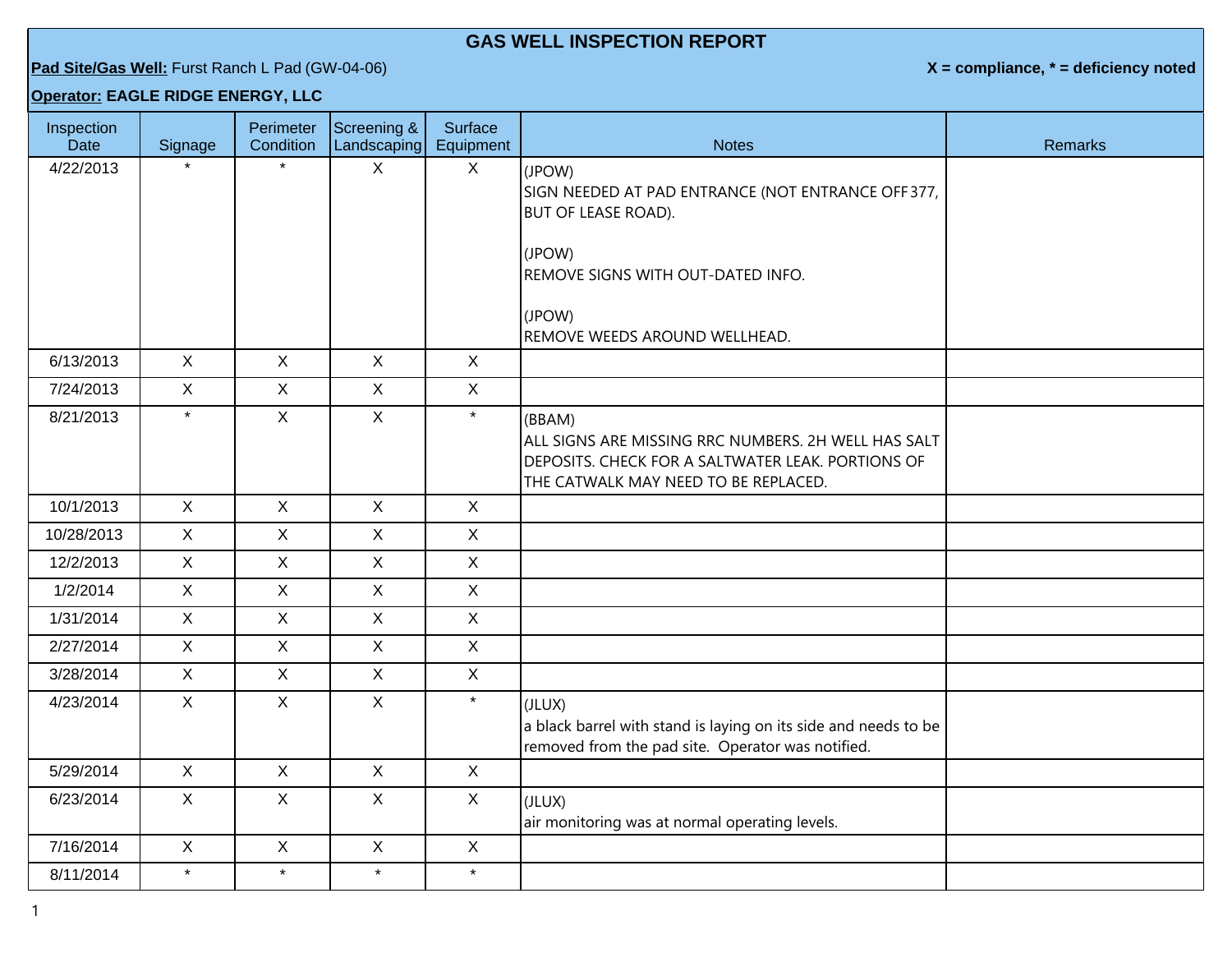| 8/21/2014  | X              | X            | X            | $\mathsf{X}$ | (JLUX)<br>air monitoring inspection with modern geosciences on the<br>21st. there was a leak detected at the mallard control level<br>on separator a. no other leaks were found on location.                                                                                     |  |
|------------|----------------|--------------|--------------|--------------|----------------------------------------------------------------------------------------------------------------------------------------------------------------------------------------------------------------------------------------------------------------------------------|--|
| 8/28/2014  | $\mathsf{X}$   | $\mathsf{X}$ | $\mathsf{X}$ | $\mathsf{X}$ | (JLUX)<br>the timer at the pump was replaced. no leaks detected on<br>re-inspection.                                                                                                                                                                                             |  |
| 9/11/2014  | $\star$        | $\star$      | $\star$      | $\star$      | (jlux)<br>The pump on the corrosion inhibitor is leaking. Needs to be<br>fixed or replaced. Notified the operator of issue.                                                                                                                                                      |  |
| 10/10/2014 | $\star$        | $\star$      | $\star$      | $\star$      | (JLUX)<br>pump was fixed.                                                                                                                                                                                                                                                        |  |
| 11/24/2014 | $\overline{X}$ | $\mathsf{X}$ | $\mathsf{X}$ | $\mathsf{X}$ | (JLUX)<br>no leaks found during inspection.                                                                                                                                                                                                                                      |  |
| 12/31/2014 | $\mathsf{X}$   | $\mathsf{X}$ | $\mathsf{X}$ | $\sf X$      |                                                                                                                                                                                                                                                                                  |  |
| 1/21/2015  | $\mathsf X$    | $\mathsf X$  | $\mathsf{X}$ | $\mathsf X$  |                                                                                                                                                                                                                                                                                  |  |
| 2/10/2015  | $\mathsf{X}$   | $\mathsf{X}$ | $\mathsf{X}$ | $\mathsf{X}$ | (JLUX)<br>Modern Geosciences and I conducted the air monitoirng<br>inspection today. We did not find any leaks. The tanks and<br>wellheads did have high levels of radiation. the operator<br>was notified of the radiation. they are going to put the norm<br>stickers on them. |  |
| 3/10/2015  | $\mathsf{X}$   | $\mathsf{X}$ | $\mathsf{X}$ | $\mathsf{X}$ |                                                                                                                                                                                                                                                                                  |  |
| 4/27/2015  | $\star$        | $\star$      | $\star$      | $\star$      | (JLUX)<br>tall weeds and grass at wellheads                                                                                                                                                                                                                                      |  |
| 5/11/2015  | $\mathsf{X}$   | $\mathsf{X}$ | $\mathsf{X}$ | $\mathsf{X}$ | (JLUX)<br>grass was mowed and norm stickers were placed on tanks.                                                                                                                                                                                                                |  |
| 6/3/2015   | $\mathsf{X}$   | $\mathsf{X}$ | $\mathsf{X}$ | $\mathsf{X}$ | (JLUX)<br>no leaks found. wells are shut in.                                                                                                                                                                                                                                     |  |
| 6/8/2015   | $\star$        | $\star$      | $\star$      | $\star$      | (JLUX)<br>a crew was out at the site painting the shutoff valves at the<br>wellheads and separators. low and high pressure valves<br>were painted red and yellow. no other issues.                                                                                               |  |
| 7/13/2015  | $\mathsf{X}$   | $\mathsf{X}$ | $\mathsf{X}$ | $\mathsf{X}$ |                                                                                                                                                                                                                                                                                  |  |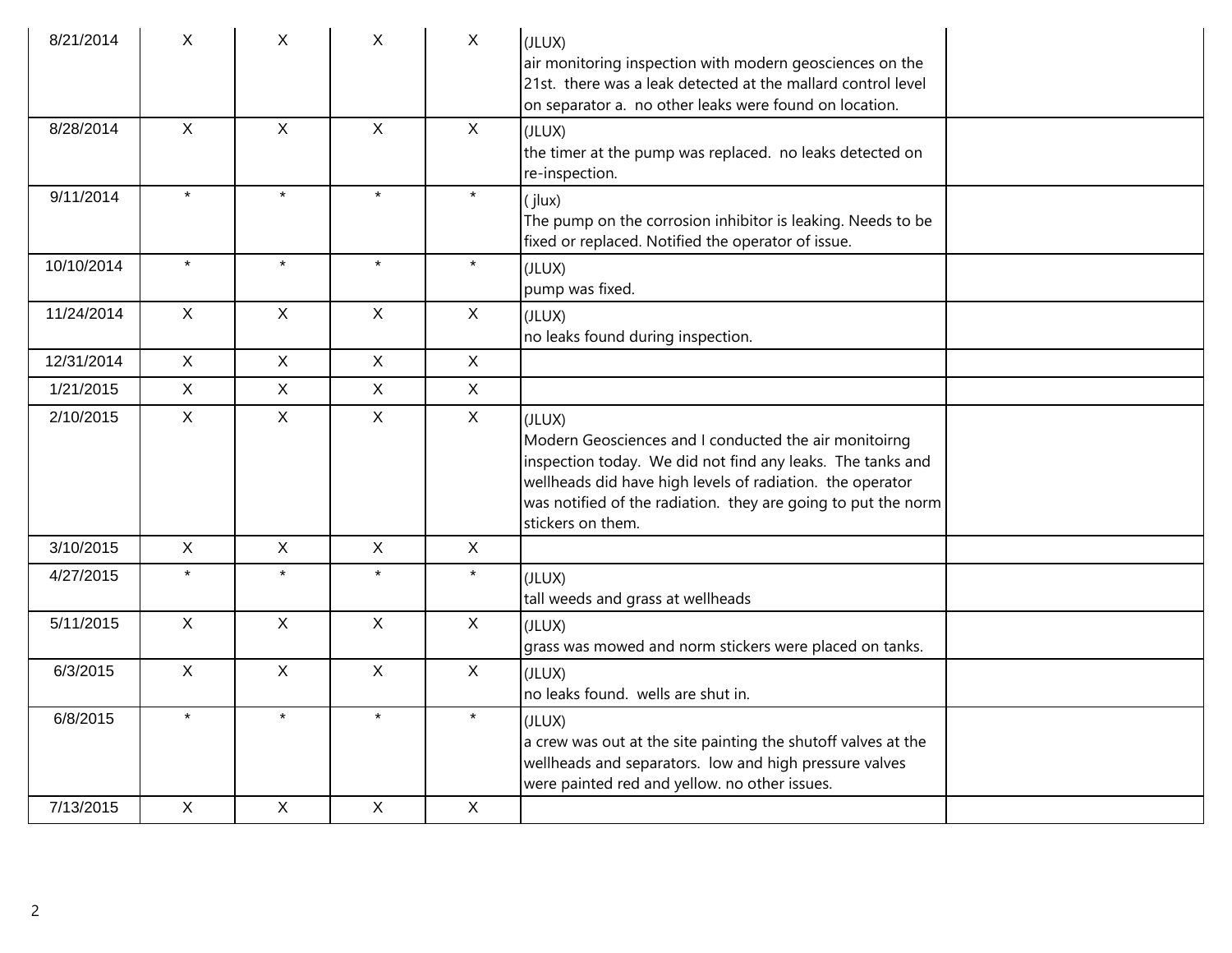| 8/18/2015  | X            | X            | X            | $\star$      | (JLUX)<br>Air monitoring inspection was conducted today by Modern<br>Geosciences. Leak was found at separator mallard box. The<br>operator was notified of the leak. |
|------------|--------------|--------------|--------------|--------------|----------------------------------------------------------------------------------------------------------------------------------------------------------------------|
| 9/21/2015  | $\mathsf{X}$ | $\mathsf{X}$ | $\mathsf{X}$ | X            | (JLUX)<br>reinspections done. no leaks found                                                                                                                         |
| 9/29/2015  | $\sf X$      | $\mathsf{X}$ | $\mathsf{X}$ | X            | (JL) no leaks found                                                                                                                                                  |
| 10/8/2015  | $\mathsf{X}$ | $\mathsf{X}$ | $\mathsf{X}$ | $\mathsf{X}$ | (JLUX)<br>no leaks found. The wind sock needs to be replaced.                                                                                                        |
| 10/28/2015 | $\star$      | $\star$      | $\star$      | $\star$      |                                                                                                                                                                      |
| 11/11/2015 | $\star$      | $\star$      | $\star$      | $\star$      |                                                                                                                                                                      |
| 12/15/2015 | $\mathsf{X}$ | $\mathsf{X}$ | $\mathsf{X}$ | $\mathsf X$  |                                                                                                                                                                      |
| 1/11/2016  | $\mathsf{X}$ | $\mathsf{X}$ | $\mathsf X$  | $\mathsf X$  |                                                                                                                                                                      |
| 2/12/2016  | $\mathsf{X}$ | $\mathsf{X}$ | $\mathsf{X}$ | $\star$      | (JLUX)<br>air monitoring inspection conducted by Modern Geosciences<br>today. A leak was found at the #2 separator. The operator<br>was notified of the leak.        |
| 2/16/2016  | $\star$      | $\star$      | $\star$      | $\star$      | (JLUX)<br>reinspection done. leak was fixed.                                                                                                                         |
| 3/15/2016  | $\star$      | $\star$      | $\star$      | $\star$      | (JLUX)<br>wells are shut in at this time.                                                                                                                            |
| 4/5/2016   | $\mathsf{X}$ | $\mathsf{X}$ | $\mathsf{X}$ | $\mathsf X$  |                                                                                                                                                                      |
| 5/9/2016   | $\star$      | $\star$      | $\star$      | $\star$      | (JLUX)<br>tall weeds and grass                                                                                                                                       |
| 6/6/2016   | $\mathsf{X}$ | $\mathsf{X}$ | $\mathsf{X}$ | $\mathsf{X}$ | (JLUX)<br>tall weeds and grass mowed.                                                                                                                                |
| 7/11/2016  | $\star$      | $\star$      | $\star$      | $\star$      | (JLUX)<br>tall weeds and grass near wellheads.                                                                                                                       |
| 7/20/2016  | $\star$      | $\star$      | $\star$      | $\star$      | (JLUX)<br>grass was mowed                                                                                                                                            |
| 8/18/2016  | $\star$      | $\star$      | $\star$      | $\star$      | (JLUX)<br>air monitoring inspection conducted with modern<br>goesciences. no leaks found.                                                                            |
| 8/24/2016  | $\star$      | $\star$      | $\star$      | $\star$      | (JLUX)<br>reinspection done. no leaks found.                                                                                                                         |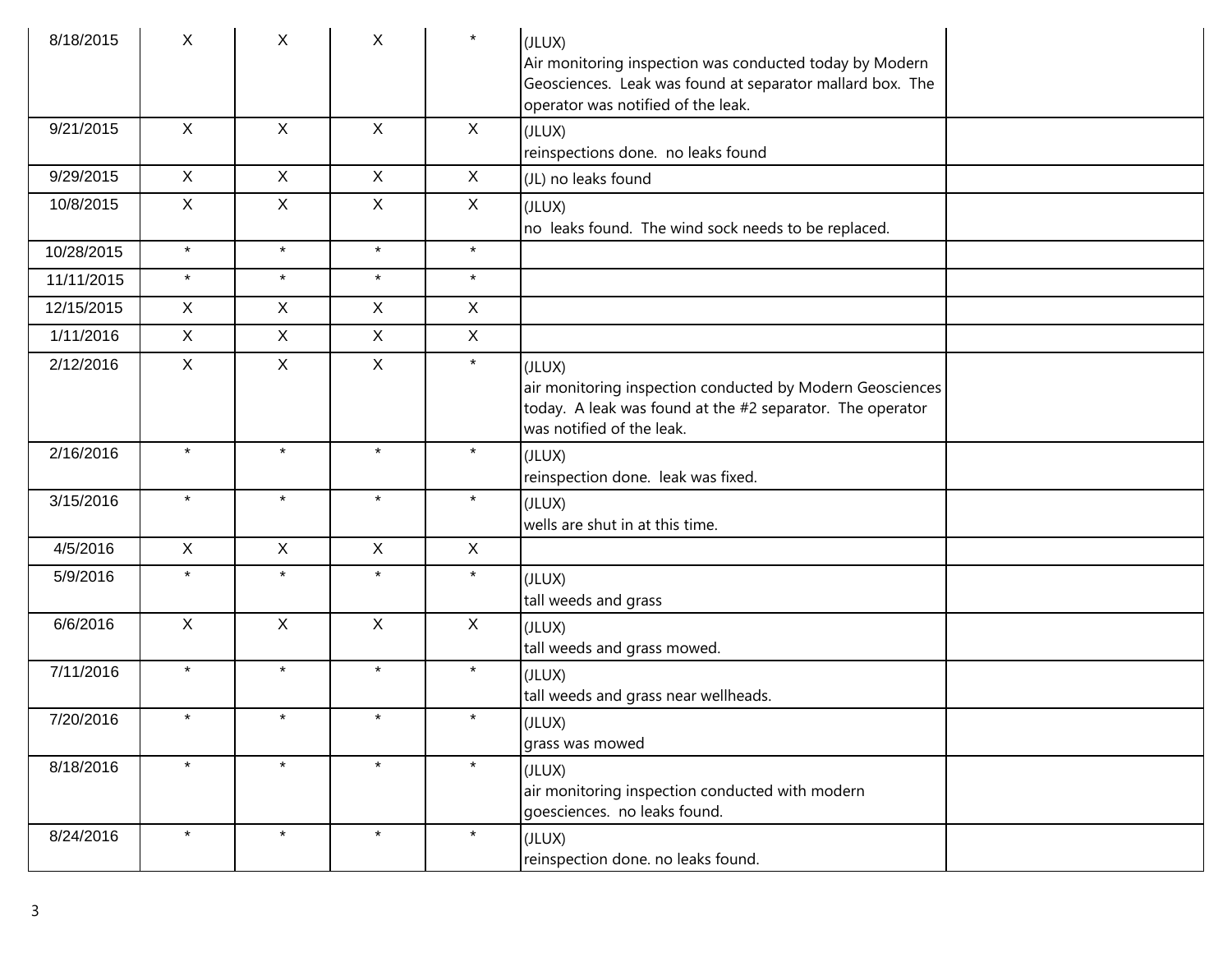| 9/8/2016   | $\star$ | $\star$ | $\star$ | $\star$ |                                                                                                                                 |
|------------|---------|---------|---------|---------|---------------------------------------------------------------------------------------------------------------------------------|
| 10/11/2016 | $\star$ | $\star$ | $\star$ | $\star$ | (JLUX)                                                                                                                          |
|            |         |         |         |         | tall weeds at wellheads.                                                                                                        |
| 10/26/2016 | $\star$ | $\star$ | $\star$ | $\star$ | (JLUX)<br>mowed the grass.                                                                                                      |
| 11/11/2016 | $\star$ | $\star$ | $\star$ | $\star$ |                                                                                                                                 |
| 12/20/2016 | $\star$ | $\star$ | $\star$ | $\star$ |                                                                                                                                 |
| 1/9/2017   | $\star$ | $\star$ | $\star$ | $\star$ |                                                                                                                                 |
| 1/23/2017  | $\star$ | $\star$ | $\star$ | $\star$ |                                                                                                                                 |
| 2/16/2017  | $\star$ | $\star$ | $\star$ | $\star$ |                                                                                                                                 |
| 2/23/2017  | $\star$ | $\star$ | $\star$ | $\star$ | (JLUX)<br>air monitoring inspections conducted today by Modern<br>Geosciences. No leaks found on site.                          |
| 3/21/2017  | $\star$ | $\star$ | $\star$ | $\star$ |                                                                                                                                 |
| 4/6/2017   | $\star$ | $\star$ | $\star$ | $\star$ |                                                                                                                                 |
| 5/9/2017   | $\star$ | $\star$ | $\star$ | $\star$ |                                                                                                                                 |
| 5/30/2017  | $\star$ | $\star$ | $\star$ | $\star$ |                                                                                                                                 |
| 6/16/2017  | $\star$ | $\star$ | $\star$ | $\star$ | (JLUX)<br>tall weeds and grass                                                                                                  |
| 7/7/2017   | $\star$ | $\star$ | $\star$ | $\star$ | (JLUX)<br>grass was mowed.                                                                                                      |
| 8/7/2017   | $\star$ | $\star$ | $\star$ | $\star$ |                                                                                                                                 |
| 8/15/2017  | $\star$ | $\star$ | $\star$ | $\star$ | (JLUX)<br>air monitoring inspections were conducted today with<br>Modern Geosciences. No leaks were found during<br>inspection. |
| 8/23/2017  | $\star$ | $\star$ | $\star$ | $\star$ | (JLUX)<br>reinspection done. no leaks found.                                                                                    |
| 9/21/2017  | $\star$ | $\star$ | $\star$ | $\star$ |                                                                                                                                 |
| 10/3/2017  | $\star$ | $\star$ | $\star$ | $\star$ |                                                                                                                                 |
| 10/24/2017 | $\star$ | $\star$ | $\star$ | $\star$ |                                                                                                                                 |
| 11/13/2017 | $\star$ | $\star$ | $\star$ | $\star$ | (JLUX)<br>conducted monthly inspection. No violations found on site.                                                            |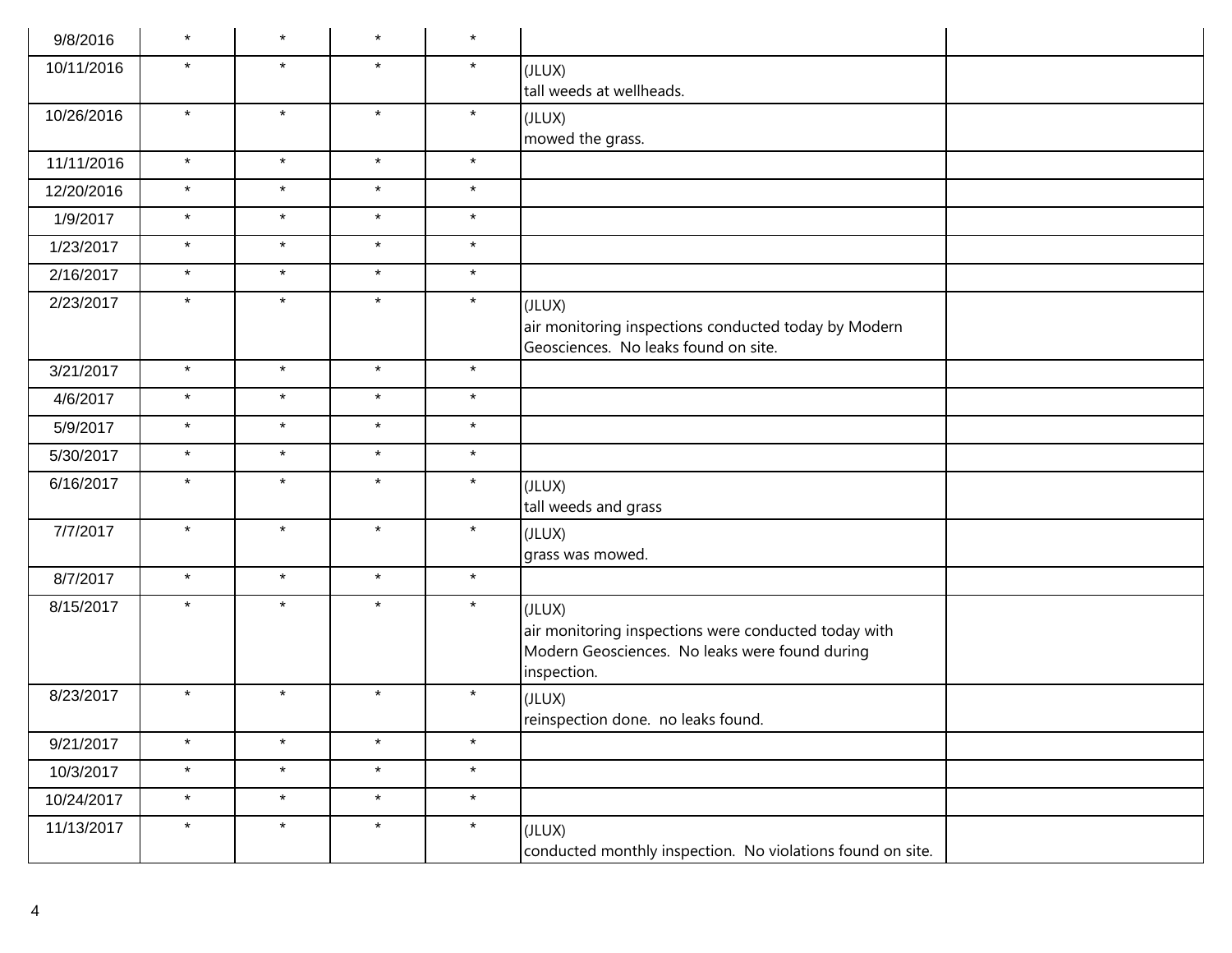| 12/27/2017 |         |         |         |         | (JLUX)<br>no leaks found on site.                                                                                                                                                                                                                        |  |
|------------|---------|---------|---------|---------|----------------------------------------------------------------------------------------------------------------------------------------------------------------------------------------------------------------------------------------------------------|--|
| 1/8/2018   | $\star$ | $\star$ | $\star$ | $\star$ | (JLUX)<br>no issues                                                                                                                                                                                                                                      |  |
| 2/15/2018  | $\star$ | $\star$ | $\star$ | $\star$ |                                                                                                                                                                                                                                                          |  |
| 3/22/2018  | $\star$ | $\star$ | $\star$ | $\star$ | (JLUX)<br>The operator is plugging both wells. They started on the<br>morning of Wednesday, March 21st and will finish up on<br>Friday, March 23rd. They will clean up the site and move off<br>on Monday.                                               |  |
| 3/23/2018  | $\star$ |         | $\star$ | $\star$ | (JLUX)<br>The wells are plugged. the crew finished the second well<br>today and will move the rig off on Monday. Trucks were<br>taking the casing and tubing away.                                                                                       |  |
| 3/26/2018  | $\star$ | $\star$ | $\star$ | $\star$ | (JLUX)<br>rig was still on location. the tubing and casing are being<br>picked up by operator. rig will be off this afternoon.                                                                                                                           |  |
| 4/5/2018   | $\star$ | $\star$ | $\star$ | $\star$ | (JLUX)<br>i talked to operator and the work will start at the end of the<br>month on the removal of all production equipment and<br>tanks. Pipe risers will be installed at wells and the pad will<br>be reclaimed after all the gravel/base is removed. |  |
| 4/30/2018  | $\star$ | $\star$ | $\star$ | $\star$ | (JLUX)<br>Breaking down and removing production equipment that is<br>on site.                                                                                                                                                                            |  |
| 5/1/2018   | $\star$ | $\star$ | $\star$ | $\star$ | (JLUX)<br>crew was on site today taking apart separators.                                                                                                                                                                                                |  |
| 5/8/2018   | $\star$ | $\star$ | $\star$ | $\star$ | (JLUX)<br>no one on location. they are still in the process of tearing<br>down equipment and reclaiming pad.                                                                                                                                             |  |
| 5/31/2018  | $\star$ | $\star$ | $\star$ | $\star$ | (JLUX)<br>The separators and containment area has been broken down<br>and removed from location. The tanks and gravel base are<br>only things left on site.                                                                                              |  |
| 6/5/2018   | $\star$ | $\star$ | $\star$ | $\star$ | (JLUX)<br>tanks still on location.                                                                                                                                                                                                                       |  |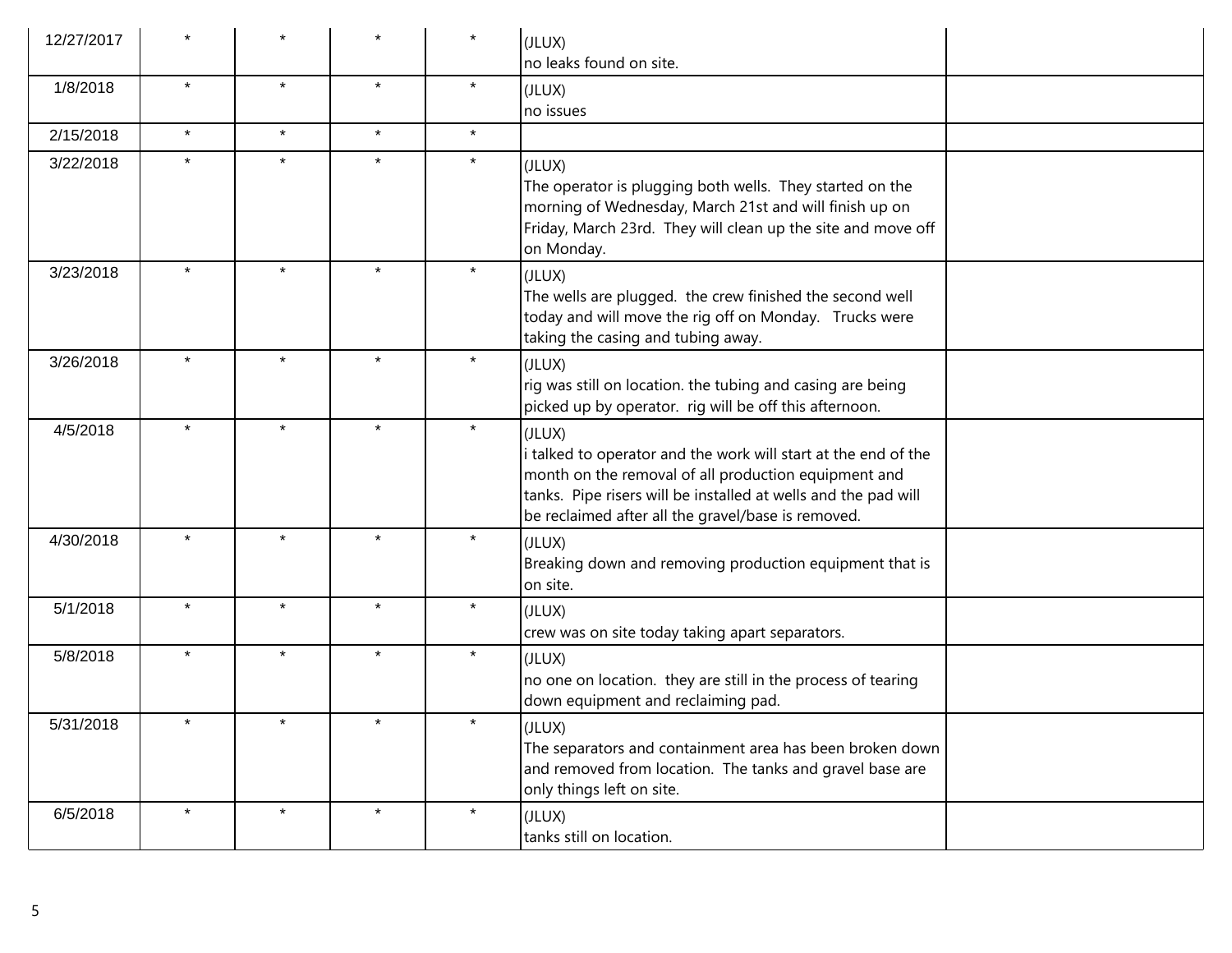| 6/15/2018  |         |         |         |         | (JLUX)<br>the tanks have been removed from pad site. gravel pad is<br>the only thing left. The gravel will be used for the roads on<br>the property. Pipe risers are not install on wells.                                                                                                      |
|------------|---------|---------|---------|---------|-------------------------------------------------------------------------------------------------------------------------------------------------------------------------------------------------------------------------------------------------------------------------------------------------|
| 7/18/2018  | $\star$ | $\star$ | $\star$ | $\star$ | (JLUX)<br>crew was on site removing debris from pad. the good gravel<br>was removed from site and used for the roads.                                                                                                                                                                           |
| 7/25/2018  | $\star$ | $\star$ | $\star$ | $\star$ | (JLUX)<br>no change. had pile of dirt on pad that needed to be<br>removed.                                                                                                                                                                                                                      |
| 8/22/2018  | $\star$ | $\star$ | $\star$ | $\star$ | (JLUX)<br>The gravel was piled up in the middleof the pad. Trucks are<br>coming to pick the gravel up and use it on the roads. They<br>are going to grade the pad one or two more times to get all<br>the rock out of the ground. All the operator would have to<br>do next is seed the ground. |
| 9/11/2018  | $\star$ | $\star$ | $\star$ | $\star$ | (JLUX)<br>no change.                                                                                                                                                                                                                                                                            |
| 10/26/2018 | $\star$ | $\star$ | $\star$ | $\star$ | (JLUX)<br>operator is still waiting to clear the base/dirt pile from pad<br>site. plan is to spread it onto the road.                                                                                                                                                                           |
| 11/16/2018 | $\star$ | $\star$ | $\star$ | $\star$ | (JLUX)<br>the base is still piled up in the middle of pad. once the dirt<br>is removed the pad it can be seeded and reclaimed back to<br>natural conditions.                                                                                                                                    |
| 12/4/2018  | $\star$ | $\star$ | $\star$ | $\star$ |                                                                                                                                                                                                                                                                                                 |
| 1/8/2019   | $\star$ | $\star$ | $\star$ | $\star$ |                                                                                                                                                                                                                                                                                                 |
| 1/22/2019  | $\star$ | $\star$ | $\star$ | $\star$ | (JLUX)<br>waiting on base to be removed from site and used on lease<br>roads.                                                                                                                                                                                                                   |
| 2/21/2019  | $\star$ | $\star$ | $\star$ | $\star$ | (JLUX)<br>the base is still on site.                                                                                                                                                                                                                                                            |
| 3/11/2019  | $\star$ | $\star$ | $\star$ | $\star$ |                                                                                                                                                                                                                                                                                                 |
| 4/23/2019  | $\star$ | $\star$ | $\star$ | $\star$ | (JLUX)<br>base still on site.                                                                                                                                                                                                                                                                   |